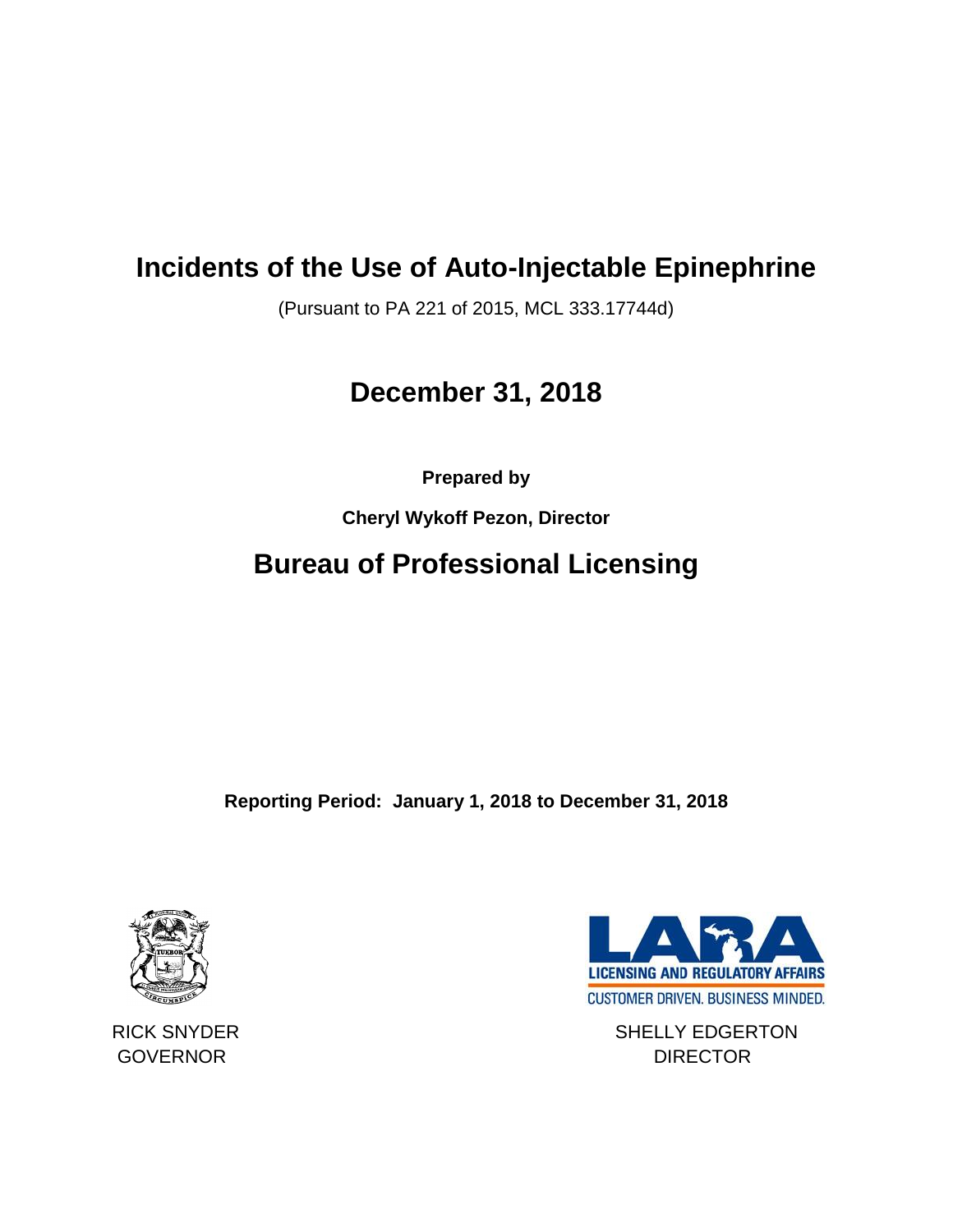## **Table of Contents**

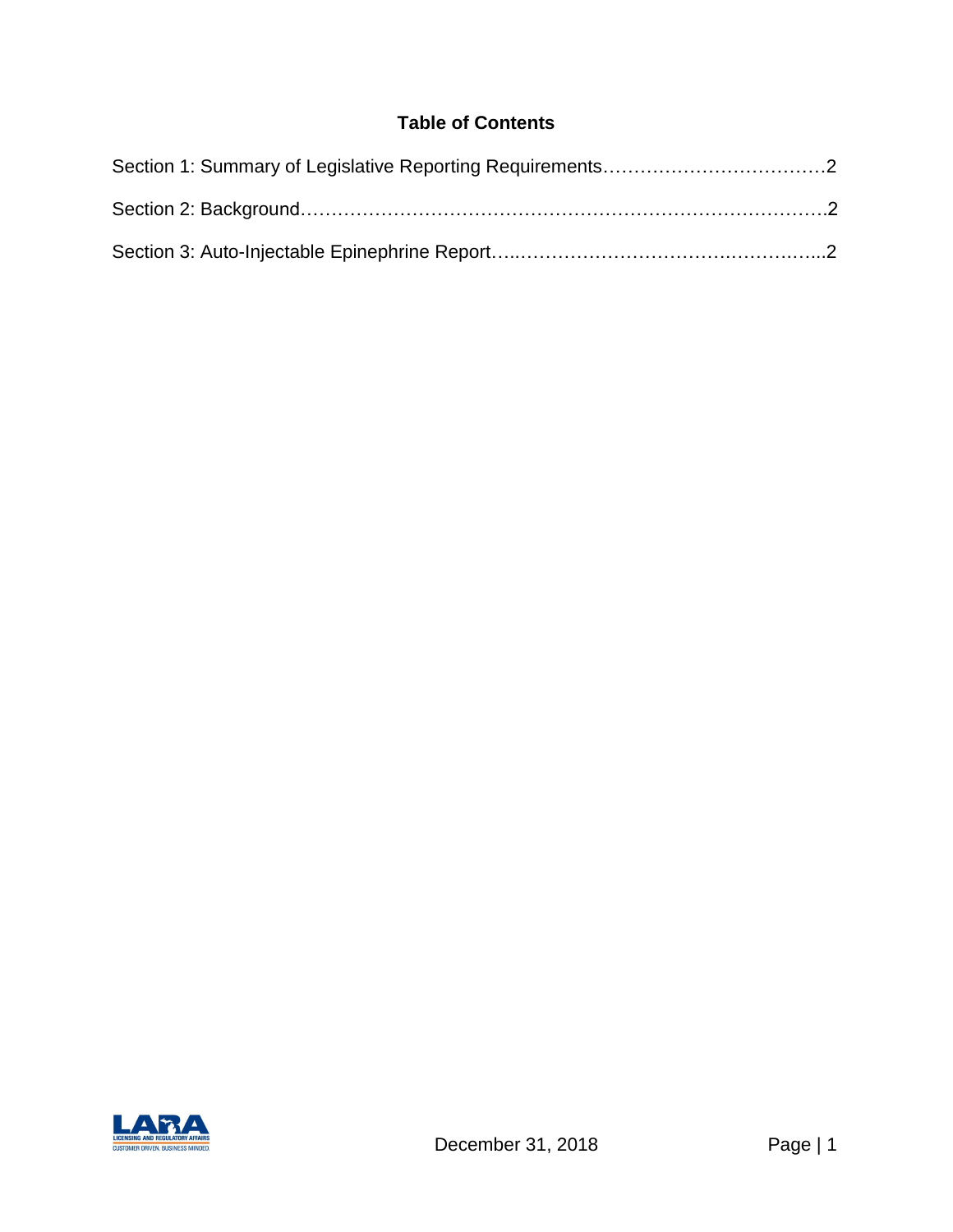### **Section 1: Summary of Legislative Reporting Requirements**

The report in Section 3 fulfills the legislative reporting requirements pursuant to MCL 333.17744d (6), in which the Department of Licensing and Regulatory Affairs (LARA) is required to report the following information regarding the administration of auto-injectable epinephrine by authorized entities:

• *An authorized entity shall submit to the department, on a form prescribed by the department, a report of each incident on the premises of or in connection with the conduct of the business or activity of the authorized entity that involves the administration of auto-injectable epinephrine. The department shall annually publish a report that summarizes and analyzes all reports submitted to it under this subsection.* 

Pursuant to statute, this report has been prepared to meet the annual reporting requirement. In addition, this report is also online under the following locations:

- The Bureau of Professional Licensing (BPL) website at: [www.michigan.gov/bpl.](http://www.michigan.gov/bpl)
- The All About LARA Section Legislative Reports of the Department of Licensing and Regulatory Affairs website at: [www.michigan.gov/lara.](http://www.michigan.gov/lara)

### **Section 2: Background**

Public Act 221 of 2015, which went into effect on March 16, 2016, allows physicians to prescribe auto-injectable epinephrine to the following authorized entities: public and private schools, recreation camps, youth sports leagues, amusement parks, religious institutions, sports arenas, and other locations where allergens causing anaphylaxis may be present. An authorized entity that administers an epinephrine injector to an individual experiencing anaphylaxis, must submit to LARA a completed *Report on the Administration of Auto-Injectable Epinephrine* for each incident involving the administration of auto-injectable epinephrine on the premises of or in connection with the conduct of the business or activity of the authorized entity.

### **Section 3: Auto-Injectable Epinephrine Report**

From January 1, 2018 to December 31, 2018, LARA received eight completed *Report on the Administration of Auto-Injectable Epinephrine* reports. Summaries of the eight incidents detailed in the completed reports are as follows:

- On January 18, 2018, a 19-year-old, female student, at Anchor Bay High School, in Fairhaven, Michigan, consumed an orange during lunch. After consuming the orange, the student developed a rash, began to itch, and said her throat was closing. The student was given two Benadryl, totaling 50mg, and administered epinephrine. School staff contacted 911, and the student was transferred to the emergency room.
- On February 22, 2018, a 10-year-old, female student, at Public Schools of Calumet-Laurium-Keweenaw, in Calumet, Michigan, consumed tree nuts. The student walked to the nurse's office after lunch, and told the school nurse that her throat was

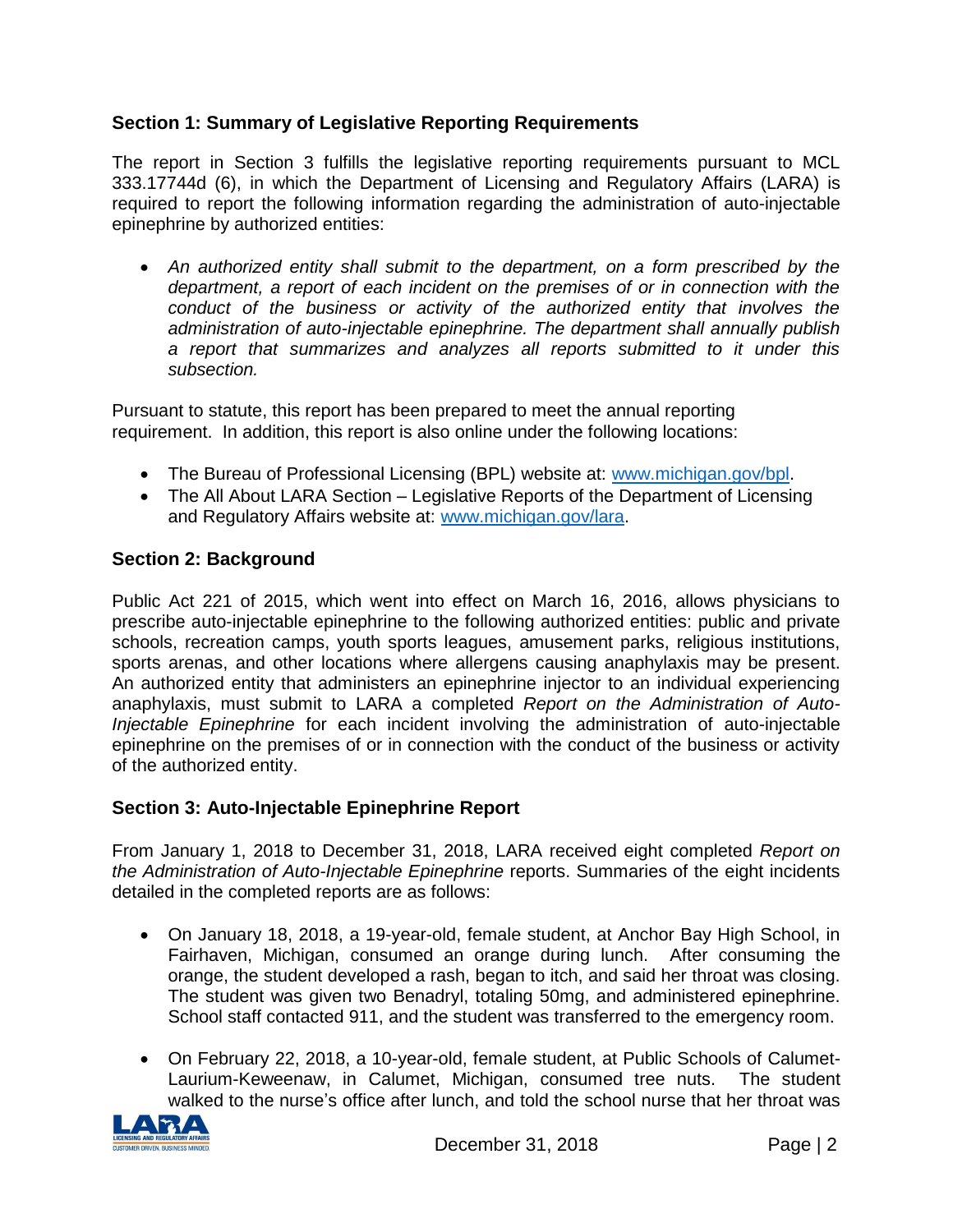scratchy. The nurse was unaware of any allergies with the student and caller her parents, who explained that the student was allergic to tree nuts. The student's dad instructed the school nurse to give the student Benadryl, which the school nurse did, in a 25 mg dose. Approximately twenty minutes after this, the student began to experience difficulty breathing, and the student was administered epinephrine. Within 10 to 15 minutes of administration, the student explained that she was feeling much better and her throat no longer itched. It was determined that the student's father could get her to the hospital in the quickest manner, so the staff allowed to student's father to take her to the emergency room.

- On February 28, 2018, a 12-year-old, female student, at Niles Community Schools, in Niles, Michigan, consumed chocolate cake that contained almonds. The child experienced red blotches on her body, and throat swelling, and was subsequently administered auto-injectable epinephrine. School staff contacted 911, however the child was not transferred to the emergency room.
- On March 14, 2018, a 17-year-old, female student, at Bloomfield Hills School District, in Bloomfield Hills, Michigan, accidentally consumed cashews. The student began to experience tingling and itchiness on her lips and in her throat. The student's lips and throat began to swell, and the student's mother instructed staff to call 911 and administer epinephrine. The student was administered epinephrine, and her mother took her to the doctor.
- On April 19, 2018, an 11-year-old, male student, at Dexter Community Schools' Creekside Intermediate School, in Dexter, Michigan, consumed an unknown allergen. The student began wheezing and using accessory muscles to breathe. The symptoms progressed to swelling of the child's face, eyes, and throat, while a rash appeared on the child's neck and spread to his chest and arms. As the child's coughing grew worse, and it became more difficult to breathe, an epinephrine pen was administered to the child's right thigh, and 911 was called. The child was transported to the emergency room via ambulance.
- On October 5, 2018, a 5-year-old, female student, at Dexter Community Schools' Cornerstone Elementary, in Dexter, Michigan, consumed an unknown allergen. The student's eyes became extremely swollen on the playground, while developing a cough. A wheeze developed while a rash began to appear on the child's neck and back. Epinephrine was administered to the child's right thigh, and 911 was called. The child was transferred to the emergency room via ambulance.
- On December 6, 2018, an 11-year-old, female student, at Bangor Public Schools' Middle School, in Bangor, Michigan, came into contact with peanuts, when during horseplay, a student spread their peanut butter on the student with a peanut allergy. The student soon experienced hives and a rash. The school's registered nurse administered epinephrine after observing hives over the child's face, neck, and upper chest. School staff contacted 911 and EMS transported the child to the emergency room.